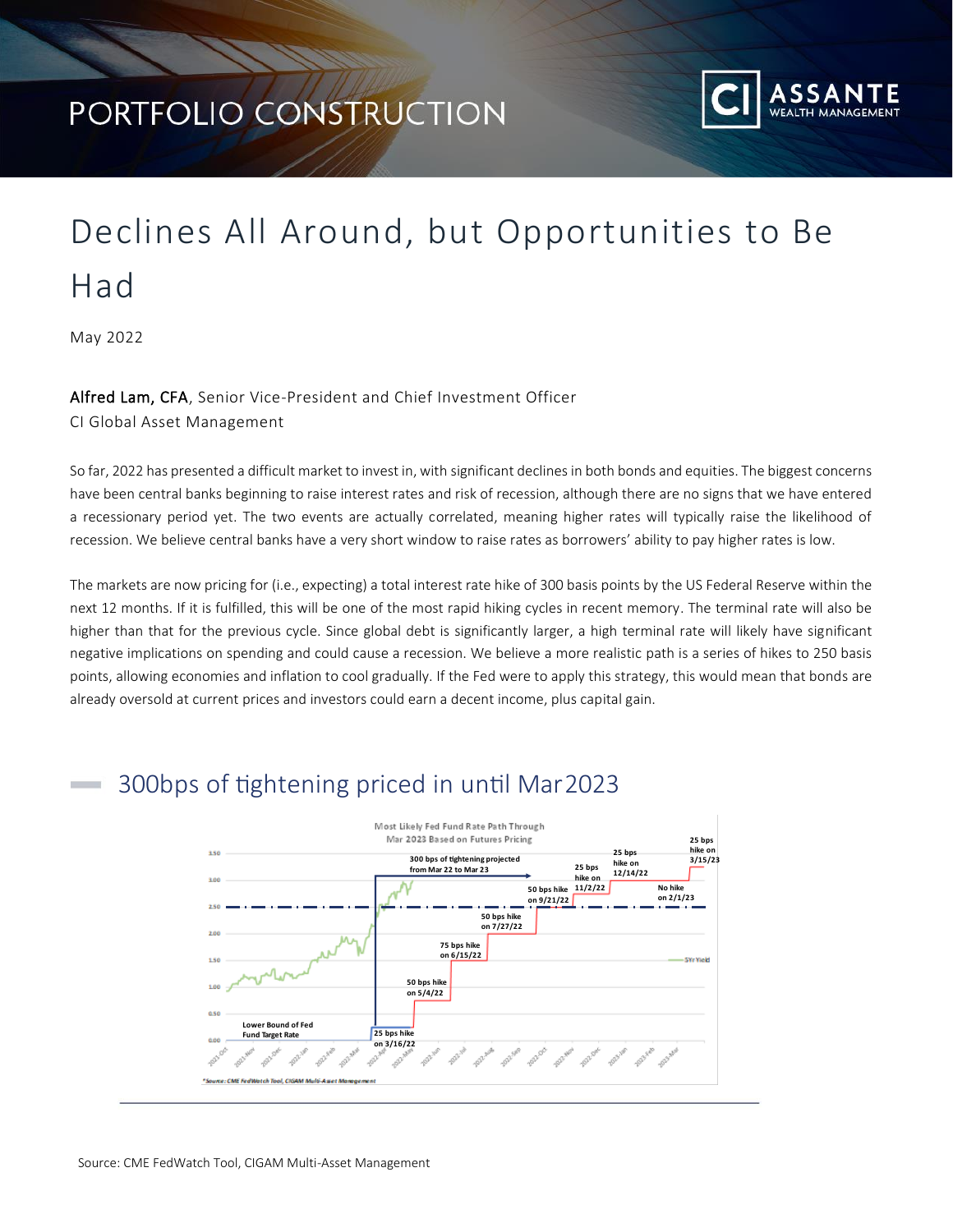Following the outbreak of the COVID-19 virus, central banks did everything possible to restore business and consumer confidence and support prices. We had an unusual period where risk was low, and returns were exceptional. The longer those conditions last, the higher inflation will climb and the longer disruptions to economies will persist. It is necessary for central banks to "step back" but now investors are concerned they could overcorrect and cause a recession.

First, it is important to note that recession is normal. It helps to re-price risks and reset the economic system. Without recession, we would have too many risk takers, lack of competition, low efficiency, and a widened wealth gap. Also, recession makes investing in equities more challenging as some investors will experience losses. We expect central banks to be cautious and avoid triggering a sudden or deep recession.

With this backdrop, we are finding plenty of investment opportunities to keep us excited. Technology innovation trends will continue and may only slow if a recession causes a temporary setback. As a result of price correction since mid-2021, many tech companies are very attractively valued. We are also seeing opportunities to own Canadian energy companies that are generating large cash flows as the world looks for alternative sources to Russian oil. Cenovus Energy Inc., which is held in our portfolio, recently announced plans to triple their dividend and aggressively buy back shares. While electric cars will one day replace gasoline vehicles and reduce demand for oil, the cash flows energy companies could generate before then will be very rewarding to shareholders.

Combined top 15 equity holdings as of April 30, 2022, of the Assante Private Portfolios 40i60e Standard portfolio with Alpha-style exposure:

|    | Suncor Energy                  |    | 6. Alphabet Inc. (Class A)       | 11. Taiwan Semiconductor Manufacturing |
|----|--------------------------------|----|----------------------------------|----------------------------------------|
|    | 2. Microsoft Corporation       |    | 7. Meta Platforms Inc. (Class A) | Co., Ltd. Sponsored ADR                |
|    | 3. Royal Bank of Canada        | 8. | Humana Inc.                      | 12. Mastercard Incorporated (Class A)  |
| 4. | Amazon.com, Inc.               | 9. | Canadian Natural Resources       | 13. Analog Devices, Inc.               |
|    | 5. Brookfield Asset Management |    | Limited                          | 14. Toronto-Dominion Bank              |
|    | Inc. (Class A)                 |    | 10. Intact Financial Corporation | 15. WSP Global Inc.                    |

*Source: Bloomberg Finance L.P. and CI Global Asset Management as at April 30, 2022.*